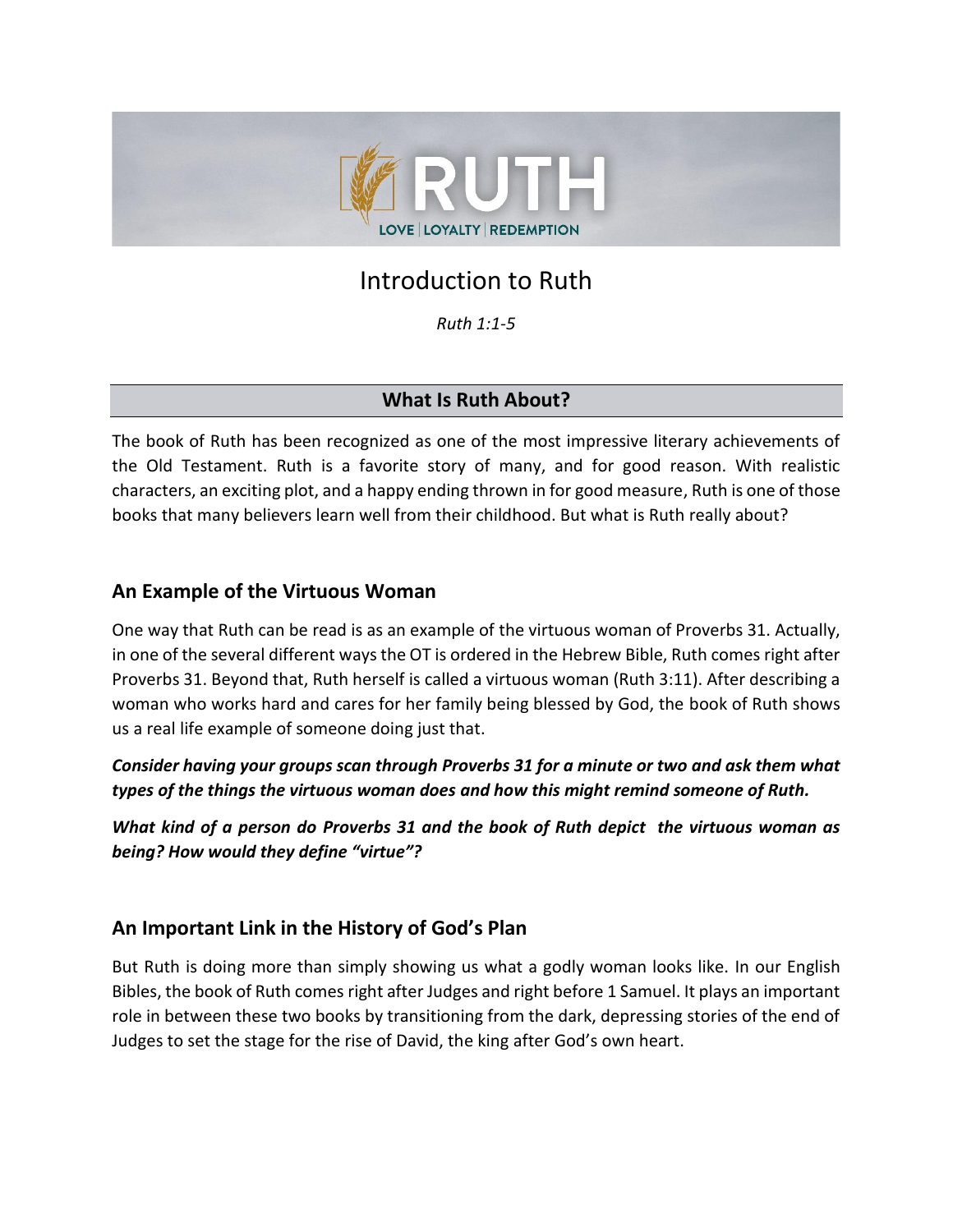### • **Ruth shows God's hand at work in a dark period.**

As we will see, Ruth is set in a dark period of Israel's history. The last few chapters of the book of Judges can be a challenge to slog through, but when one comes to Ruth they find a very perspective on God's people at this time. As one commentator put it: "In contrast to the Book of Judges, where the nation of Israel as a whole and most of the characters are portrayed as thoroughly Canaanized in heart and mind and deed, this story describes an oasis in an ethical wasteland."<sup>1</sup>

### *How can the book of Ruth help people living in spiritually dark times?*

### • **Ruth shows the origin of King David.**

The story of God's redemption of man is a story that begins in Genesis 3:15 with the promise that there will come a descendant ("seed") of the woman who will crush the serpent. The rest of the story of the Old Testament is the continuing story of where that seed will come from and how God will fulfill His promise through a seed. The story begins when God narrows the seed to Seth, and not Cain. Then God chooses Abraham, then Isaac, Jacob, and finally Judah.

The promise of a coming seed will eventually be confirmed with King David (2 Samuel 7) and with his line. This story is an important link showing God's providential and guiding hand bringing about what He promised during a very dark time in Israel's history. God is at work both in the lives of Naomi, Ruth, and Boaz, but at the same time He is doing things that will ripple through the grand stage of history, even though at the time it looked like a simple case of figuring out who would inherit the land of a deceased Israelite.

## *How aware do you think Ruth and Boaz were of the hugely important role they would play in world history?*

### *What lessons can we glean from this perspective?*

# **A Picture of Christ of Christ and the Church**

Finally, many people have noted that Ruth is a book that paints a vivid picture of Christ and His church.

### *Knowing what you do about the book of Ruth, how might Ruth be a picture of Christ and the church?*

<sup>1</sup> Daniel Isaac Block, *[Judges, Ruth](https://ref.ly/logosres/nac06?ref=Bible.Ru&off=67971)*, vol. 6, The New American Commentary (Nashville: Broadman & Holman Publishers, 1999), 614.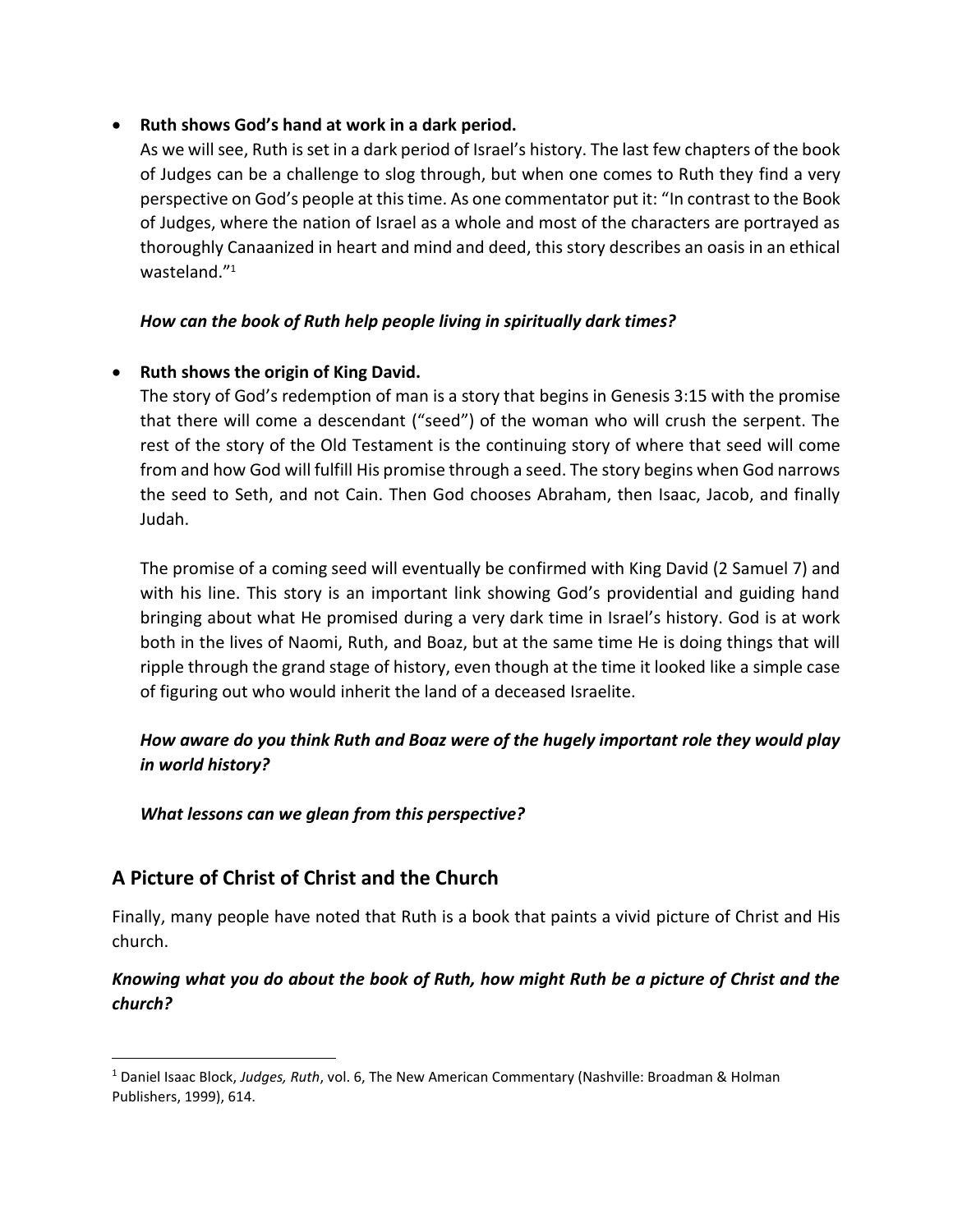No doubt many parallels could be brought forward, but here are some of the highlights:

- Ruth is a Gentile outsider who comes to know the favor of God (cf Romans 11).
- Ruth reflects the loyalty of God in a way the church ought to.
- Boaz in many ways functions as a picture of Jesus.
- Boaz meets the needs of Ruth.
- Boaz protects Ruth from danger.
- Boaz redeems Ruth by marrying her.

# **A Family's Fateful Flight (1:1-5)**

Frane Selak has been dubbed "the unluckiest man in the world." This Croatian man has been closer to death more frequently than anyone else on record. Frane was involved in a train crash where seventeen people died, a plane crash where nineteen people died, a bus accident in which four people died, three separate car incidents that involved an exploding fuel tank on one occasion, petrol that caught fire on another, and a truck crashing into his car as he leaped out just in time, and finally he was knocked down by a bus. Although some of the earlier events are disputed, there's no question that Frane has had a rough go of it.  $2^{\circ}$ 

Have you ever felt like Frane? Like nothing is going your way? As we read the opening verses of Ruth, we start reading a story that sounds like Frane. We read of a family that is faced with a problem, responds wrongly, and sees things go from bad to worse. By the end of the first five verses, our main characters are in a pretty sad situation.

# **The Setting (1:1-2)**

How a story begins is important. You might be tempted to skip over the first two verses of this book, but if you did then we would be missing important information! As you read the opening verses of Ruth, ask yourself what kind of story you would be expecting if the first two verses are all you knew.

• **When did the story take place?** *"In the days when the judges ruled"*

### *What do we know about the period of the judges?*

The book of Judges shows a continually downward spiral. Early judges are strong leaders, but cracks begin to be seen and by the end we have Samson, a man who showed faith in God (Hebrews 11:32) but who also slept with the enemy he was tasked to destroy not just once,

<sup>2</sup> "Luckiest or Unluckiest Man in the World?" *Ripley's.* <https://www.ripleys.com/weird-news/unluckiest-man/> Accessed November 9, 2021.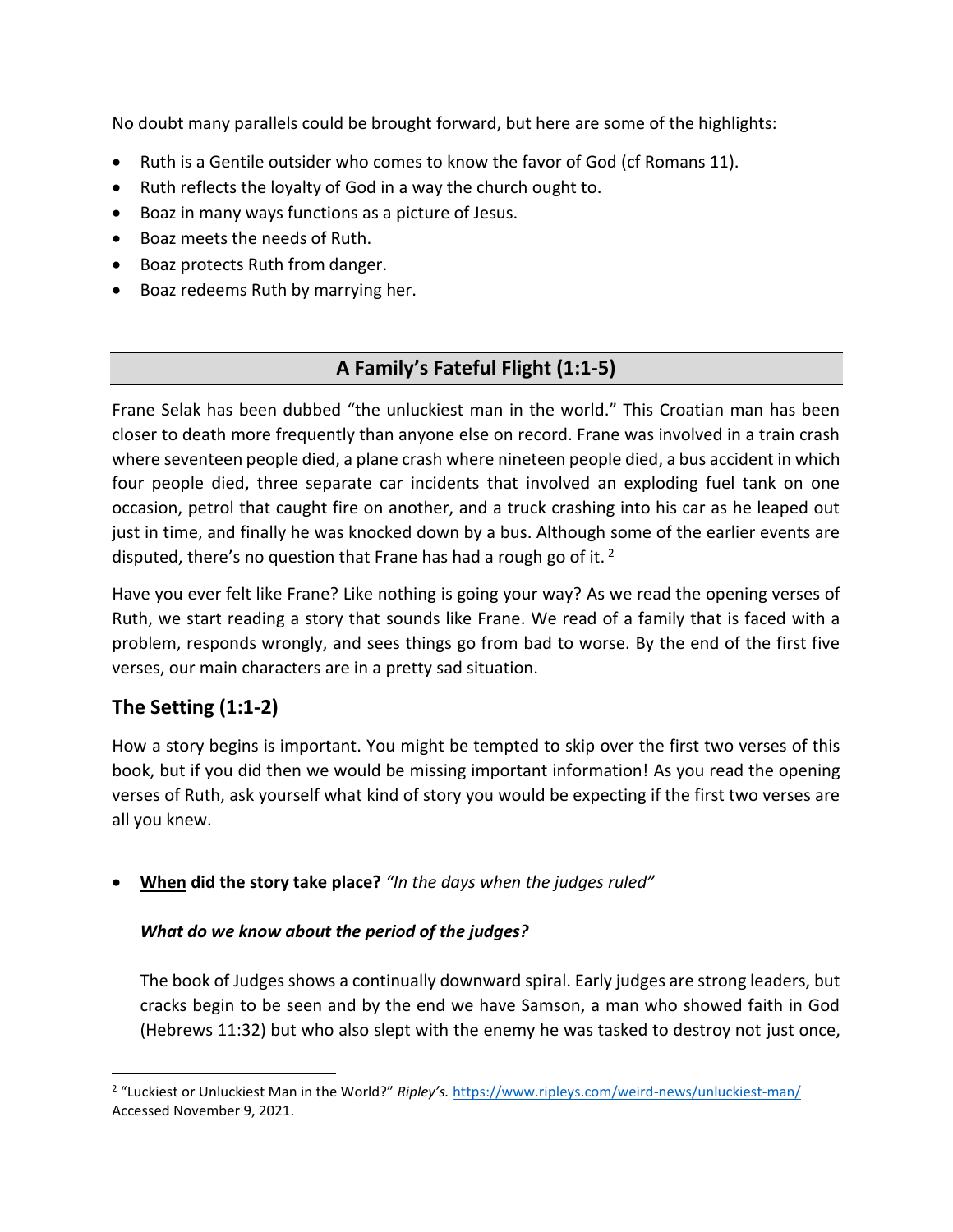not just twice, but on three separate occasions. The final refrain throughout the disturbing final chapters of the book is "every man did that which was right in his own eyes" (Judges 17:6; 21:25). Ruth begins by letting us know the story is taking place during this time.

### • **What kicks off the action?** *"there was a famine in the land"*

Stories normally begin with background information and then have something called "inciting action." Inciting action is the moment the story really starts, the thing that kicks the story into motion. In the case of the book of Ruth, it all starts with a famine. This little detail is really important if we think about the broader story of the Bible…

### *Why do you think there was a famine?*

Israel wasn't supposed to have famines. God had told them that if they obeyed Him, they wouldn't have famines. If they disobeyed Him, there would be famine as a result (Deuteronomy 28:22-24). The irony here is further emphasized by the name of the city  $-$ "Bethlehem" is Hebrew for "house of bread." This reinforces what we would already have assumed from the reference to the judges… things are not going well in Israel at this time. There are physical problems (a famine), but those physical problems are signs of a deeper spiritual problem with the country.

• **Where does the story take place?** *"A certain man of Bethlehem-judah … Went to sojourn in the country of Moab"*

Bethlehem-judah is a city that shows up several times in the sordid stories that end the book of Judges. From Levites for sale to the starting point of a fateful journey that would rip apart a nation, Bethlehem-judah is not a place that gives you happy feelings by the end of Judges. Knowing what we know about Christ's ultimate birth there, it can be tough to go from "O Little Town of Bethlehem" to "Bethlehem? Great, what problems is Israel going to get into now?" But if that wasn't bad enough, the characters in this story don't leave Bethlehem for Mount Ephraim, but for somewhere far worse: Moab.

### *What do we know of Moab from the Old Testament?*

Moab was an ancient enemy of Israel. The origins of Moab were the incestuous relationship of Lot and his daughter (Genesis 19:30-38). Next, Moab refused to allow Israel to pass through when they were trying to get to the Promised Land (Numbers 22-24) and then partially succeed in seducing the Israelites to immorality and pagan worship (Numbers 25:1-9). As a result, Moabites were excluded from Israel (Deuteronomy 23:3-6). Finally, the first judge we read about delivering Israel delivered them from a Moabite king (Eglon, cf Judges 3:15-30).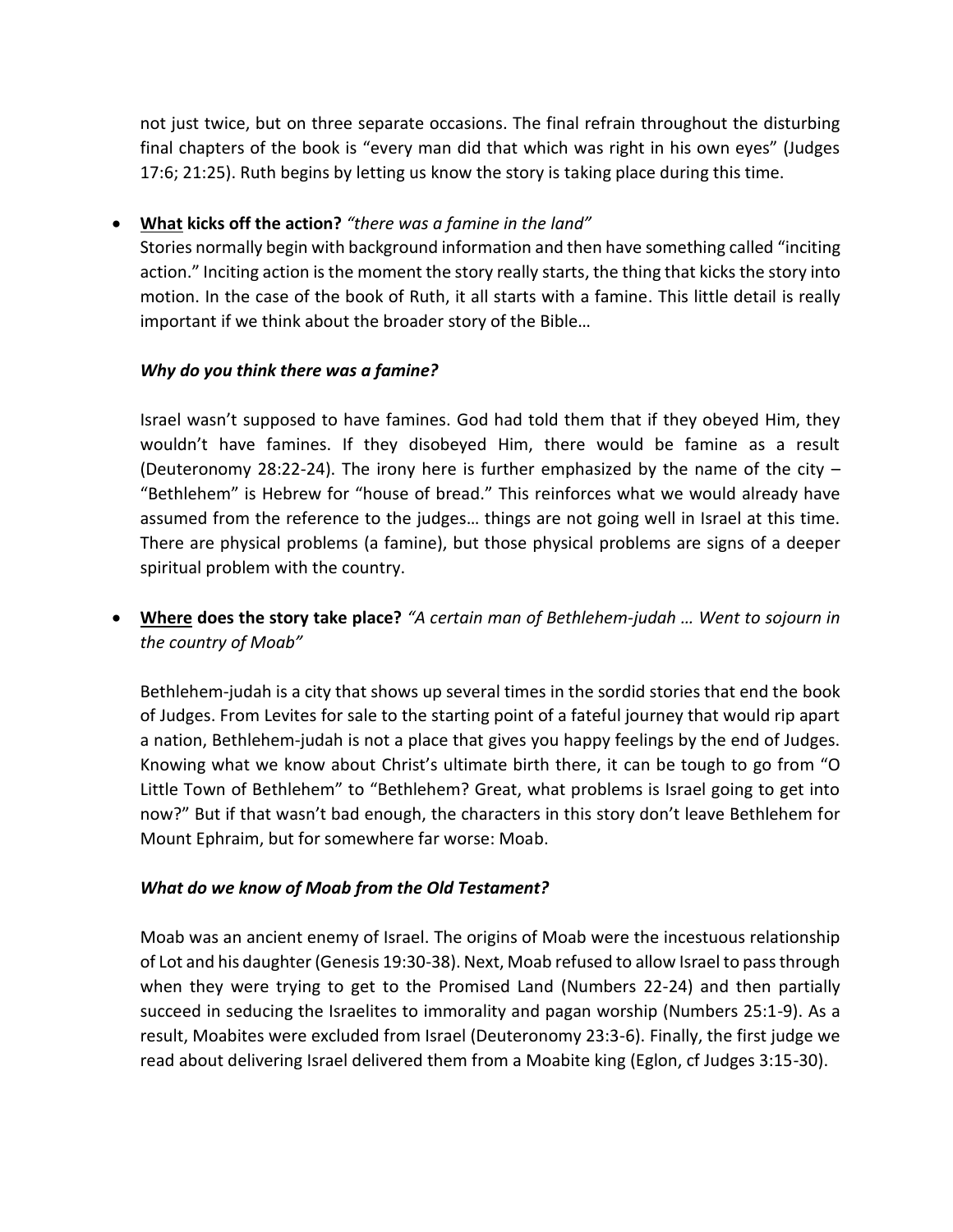Bethlehem and Moab are very close, only 20-30 miles apart, but there was a bitter hatred between these countries. When we read about an Israelite leaving the land of God because of the discipline of the Lord for their sin, we should be very nervous about where this story is going to end up.

*What kind of rationalizations might Elimelech have made to excuse this move? What should Elimelech and his family have done? In what ways might believers today make similar choices as Elimelech?*

• **Who is in this story?** *"And the name of the man was Elimelech, and the name of his wife Naomi, and the name of his two sons Mahlon and Chilion, Ephrathites of Beth-lehem-judah. And they came into the country of Moab, and continued there."*

The names in the first few verses of Ruth are ironic:

- o We've already seen that Bethlehem means "house of bread."
- o Elimelech's name means "My God is King"
- o Naomi's name means "Lovely," but later she will change her name from "lovely" to Marah "bitter" by the end of the first chapter.
- o Mahlon probably means "sickly" and Chilion probably means "deathly"
- $\circ$  The name Moab means "from Father" and refers to the incestuous relationship that Lot's daughter engaged in to conceive her son Moab. This sick beginning of the nation foreshadowed a tense relationship with Israel (cf Numbers 22-25; Deuteronomy 23:3- 6).

So, putting it altogether: During one of the darkest periods of Israel's history, "My God is King" fails to trust God his King and ironically abandons the "House of Bread" because of a famine sent as God's judgment. He takes with him his wife "Lovely" who by the end of the chapter will change her name to "Bitter," along with their two sons "Sickly" and "Deathly" to go to the land of "From Father," the ancient nation known for perversity and that had refused to help Israel, all during a time when everyone is doing whatever seems right in their own eyes.

We're only two verses in and already this does not seem like it's going to be a good story.

# **The Opening Scene (1:3-5)**

If the first few verses set us up for expecting a bad story, the next two verses would seem to confirm to us that things will not be a happy ending.

### • **A Funeral (1:3)**

Elimelech left Israel, the land of God's promise, because he and his family were trying to escape the judgment of God. He thought it would be easier to simply move to a place where there was blessing, but running from God's chastening never makes life easier. Instead, we find Elimelech dying almost immediately in the story, leaving Naomi and her two sons behind.